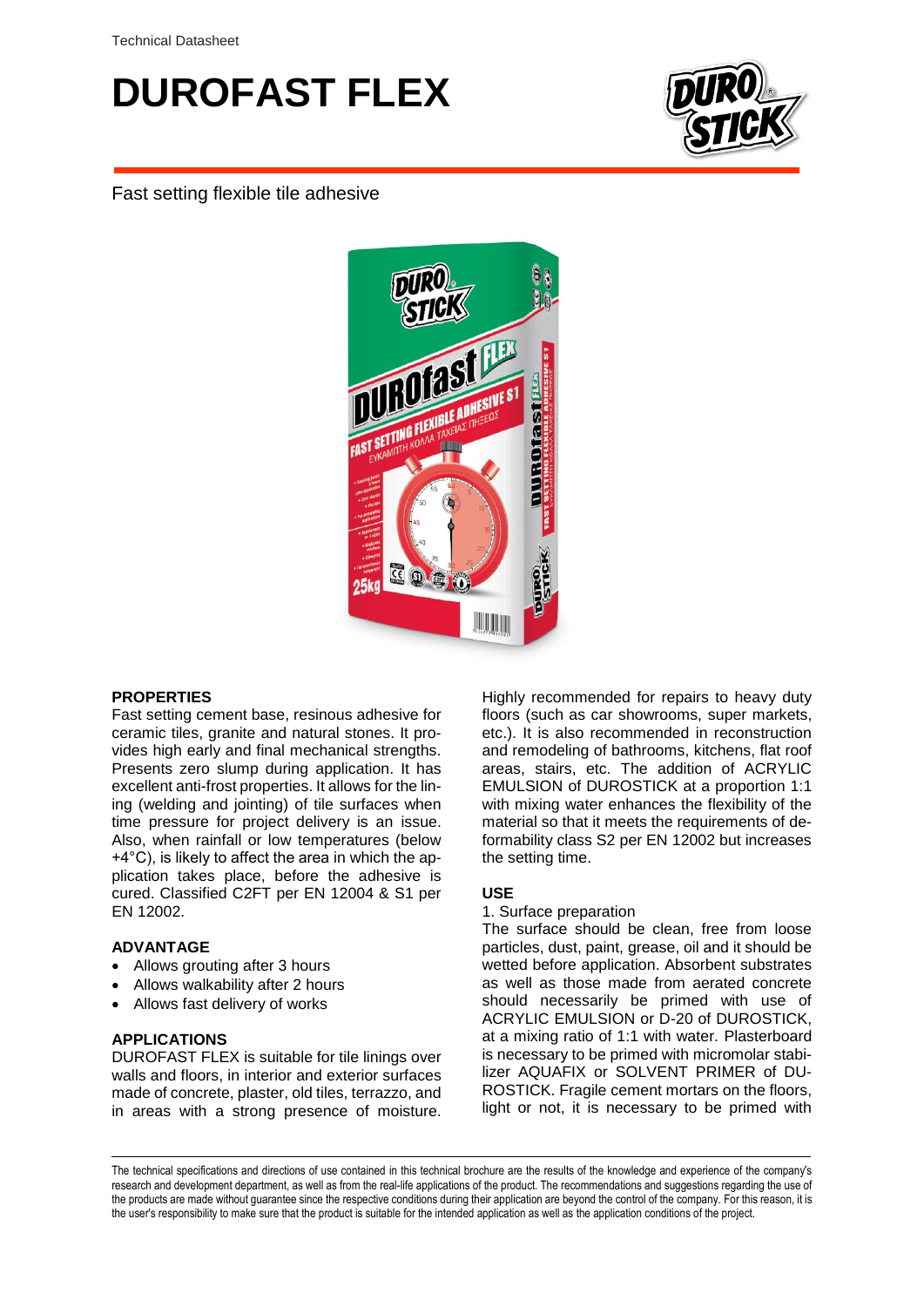# **DUROFAST FLEX**



## Fast setting flexible tile adhesive

ACRYLIC EMULSION or D-20 by DUROSTICK in a ratio of 1: 2 parts water or 1-part DUROMAX to 5-parts water. On balconies, terraces, bathrooms, showers and swimming pools, the application of HYDROSTOP FLOOR follows, in 2-3 superimposed layers crosswise, in order to ensure the sealing of the substrate.

## 2. Application

Pour the powder in clear water at a proportion of 2 parts water to 5 parts of powder, or 6.5-7 lt water to 25 kg of powder and stir with a drill at low revs until a homogenous mass without lumps is created. Allow the mixture to cure for 5 minutes and stir periodically, without adding extra water. Apply with a notched trowel, spreading the adhesive to the substrate. Then apply to as much surface as is required to work for the next 10 minutes (depending on weather conditions), avoiding skin formation. Finally, place the tiles in the selected position, beating softly with a rubber mallet hammer. The application of the adhesive in the case of medium and large format tiles, is done by the method of double coating (on the substrate, but also on the tile).

## **ΝΟΤΕ**

On exterior surfaces, it is highly recommended to create expansion joints every 16-20m². Prime the expansion joints with PRIMER-PU, to improve grip, fill them with the backer rod of DU-ROSTICK, DS-265, and seal them with the polyurethane sealant, DUROFLEX-PU. Similarly, seal all the joints (5-8mm) at the junction of the tiles and vertical surfaces throughout the perimeter. Alternatively, the application of DS POLY-MER sealant, available in 32 colors (same ones with the grout colors of DUROSTICK), ensures sealing without cracking at the junction of the tiles with the skirting and above it as well. On floors with radiant heating systems, it is recommended to create expansion joints every 20m² and fill them with DS POLYMER sealant, available in 32 colors.

#### **CLEANING**

Clean all tools with water, immediately after use

#### **CONSUMPTION**

3-5kg/m², depending on the size of the notch of the trowel, the smoothness of the substrate and the dimensions of the tiles.

### **STORAGE**

Store in the factory sealed packages, in dry and shady places, for at least 12 months from the date of production.

## **SAFETY DIRECTIONS**

The product contains Portland cement. Before use, refer to the cautions on the product's package or the Material Safety Data Sheet.

## **PACKAGING**

Paper bag of 25kg on 1.200kg pallet

The technical specifications and directions of use contained in this technical brochure are the results of the knowledge and experience of the company's research and development department, as well as from the real-life applications of the product. The recommendations and suggestions regarding the use of the products are made without guarantee since the respective conditions during their application are beyond the control of the company. For this reason, it is the user's responsibility to make sure that the product is suitable for the intended application as well as the application conditions of the project.